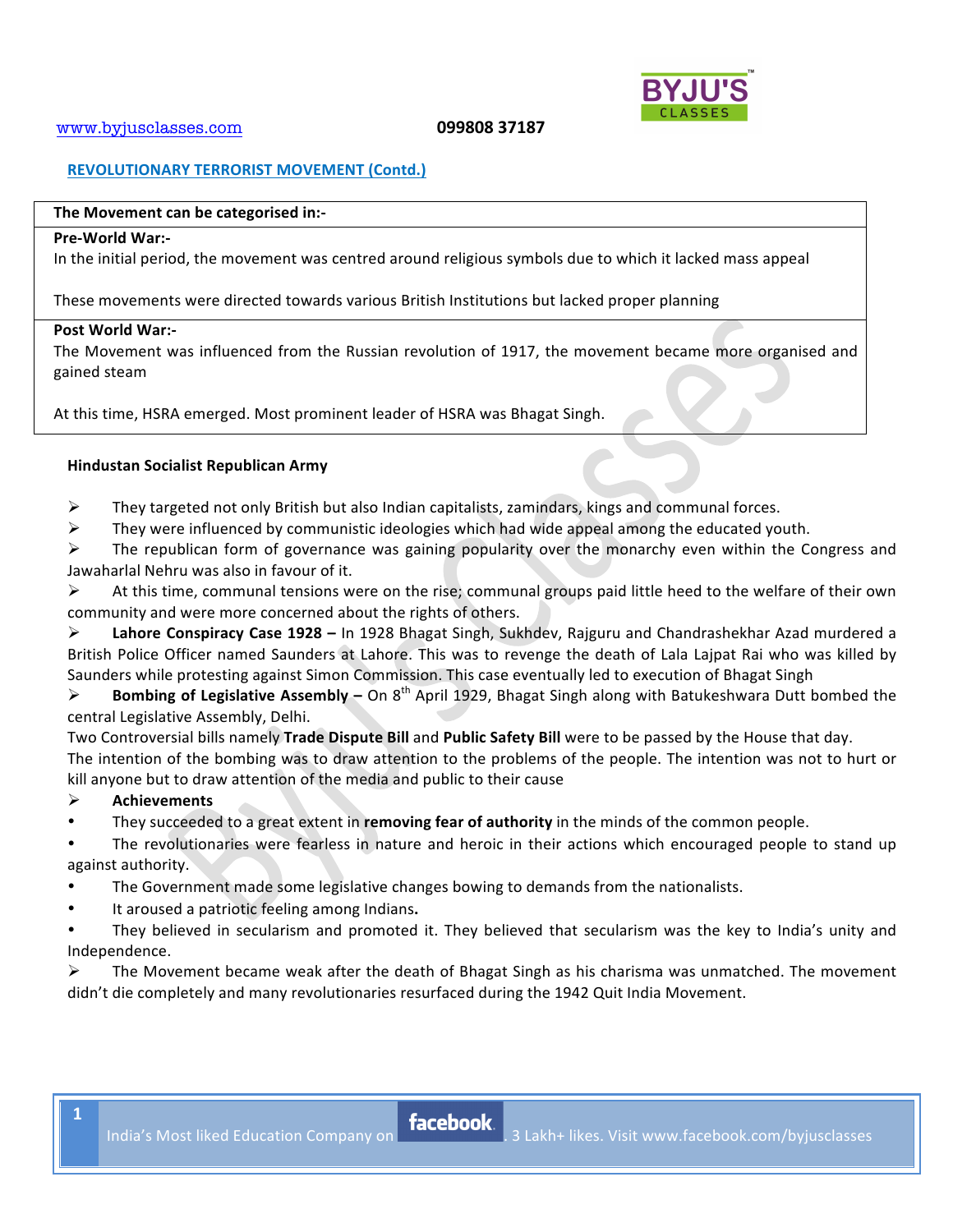

#### **Events!of!1928**

#### **Simon!Commission**

In 1927, the British appointed the India Statutory Commission headed by Sir John Simon The purpose of this mission was:-

- 1. To review the Government of India Act, 1919
- 2. To suggest legal and administrative reforms for the future

In 1928, the members of the commission reached India to widespread protests. The protestors were raising slogans like 'Simon Go Back' and 'Go Back Simon'

The main reason for protests was that the mission didn't include any Indian. In the earlier acts of 1909, 1919 also there was no Indian member but they did not witness such protest. This shows the change in political scenario.

# **Nehru!Committee**

- Purpose of this committee was to form a draft constitution for the country
- The first meeting was held at Delhi, followed by Mumbai and Lucknow
- A Sub Committer headed by motilal Nehru was formed. Other prominent members were Tej Bahadur Sapru, Sir Ali Imam, M.R. Jayakar and Subhash Chandra Bose

# **Recommendations**

- **1.** Dominion Status
- **2.** Secular State
- **3.** Universal Adult Suffrage
- **4.** To end separate electorate
- **5.** Reservations of seats for minorities

#### **Reaction to the report**

- Jawaharlal Nehru, Motilal Nehru's son opposed dominion status.
- Young leaders like Subhash Chandra Bose in Congress and Muslim League demanded 'Poorna Swaraj' or complete independence.
- Jinnah's fourteen point program

# **Jinnah's Fourteen Point Program**

#### **5!key!demands**

- 1. Separate electorate
- 2. Reservation of seats for Muslims
- 3. One-third reservation in Union Parliament
- 4. Weak Centre and strong States
- 5. If  $4/5<sup>th</sup>$  members of a particular community oppose a bill; it shall not be passed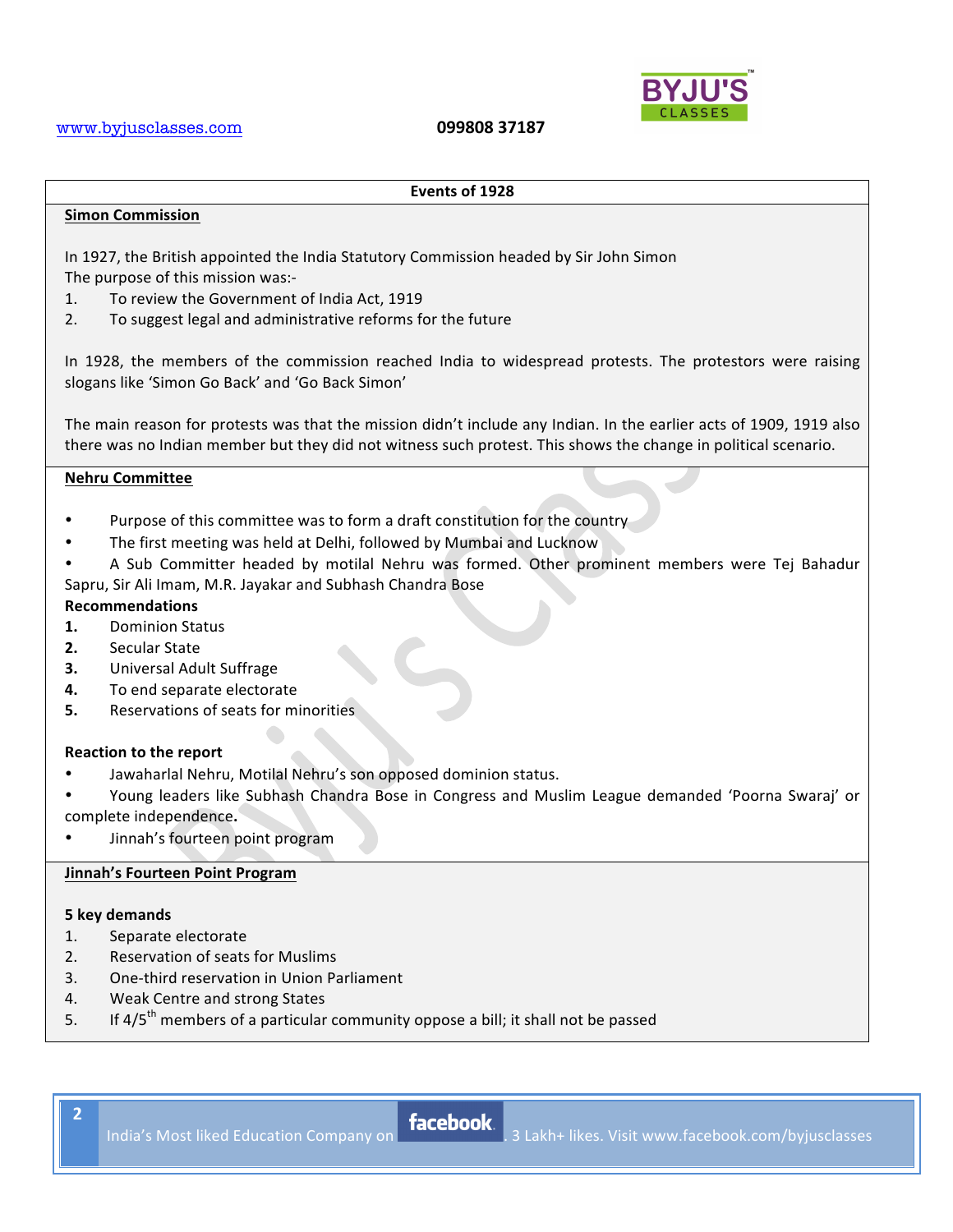

# 099808 37187

# **Lahore Session of Indian National Congress**

- $\blacktriangleright$ In this session Congress demanded 'Poorna Swaraj' (complete independence) for the first time.
- $\blacktriangleright$ The session was presided by Jawaharlal Nehru. Gandhi supported Jawaharlal Nehru in this session.
- $\blacktriangleright$ On 31 December, 1929 the nationalists gathered at river Ravi and hoisted the tricolour flag

 $\blacktriangleright$ On 26 January, 1930 they celebrated Independence Day. Our constitution was formally adopted on 26 January 1949 but was implemented on 26 January 1950 to mark this historic day.

# **CIVIL DISOBEDIENCE MOVEMENT**

#### **Meaning of the Movement**

- $\blacktriangleright$ It means to disobey a law with great civility and humility
- It was Gandhi's movement.  $\blacktriangleright$
- Satyagraha was used as a means of protest as Gandhi said if we believe something is wrong we have every right  $\blacktriangleright$ to oppose it. This shows opposing was equally important to Gandhi
- $\blacktriangleright$ He believed it would test the courage, patience and sacrifice of the satyagrahi

# **Causes of the Movement**

 $\blacktriangleright$ The British passed a law forbidding Indians to manufacture salt which could only be done by English or European manufacturers

 $\blacktriangleright$ There were large scale arrests during the anti-Simon Commission movement.

1929-33 was the period of Great Depression which affected all capitalist countries including India. It led to  $\blacktriangleright$ widespread unemployment, poverty and unrest.

Gandhi presented 11 point program to the government.  $\blacktriangleright$ 

# **Nature**

 $\blacktriangleright$ Gandhi started Dandi March with only 78 people, from Gandhi's Ashram in Sabarmati on 12 March, 1930, but was joined by thousands by the time he reached Dandi.

- $\blacktriangleright$ The entire distance was covered on foot passing through villages, towns. This enabled Gandhi to connect to the masses with his unique pad-vatra.
- $\triangleright$ Gandhian politics was not power-centric but focussed more on mobilising people for the cause of nation.
- ↘ Swadeshi goods became popular again and foreign goods were boycotted
- The peasant movement became more radical in regions where their union was strong like eastern UP and Bihar. ↘
- ➤ In Begusarai, central Bihar, the peasants stopped paying Chowkidari Tax to Zamindars.

↘ In North West Frontier Province, Khan Abdul Gaffer Khan also known as Frontier Gandhi started the Red Shirt Movement.

#### **Features**

- It was an all India mass movement. ➤
- $\blacktriangleright$ It was more popular among the peasants and in rural areas.
- $\blacktriangleright$ The unity among Hindus and Muslims was missing. This was due to Jinnah's demands and differences between Congress and Muslim League.
- The kind of resilience shown by Gandhian Satyagrahis was very unique.  $\blacktriangleright$